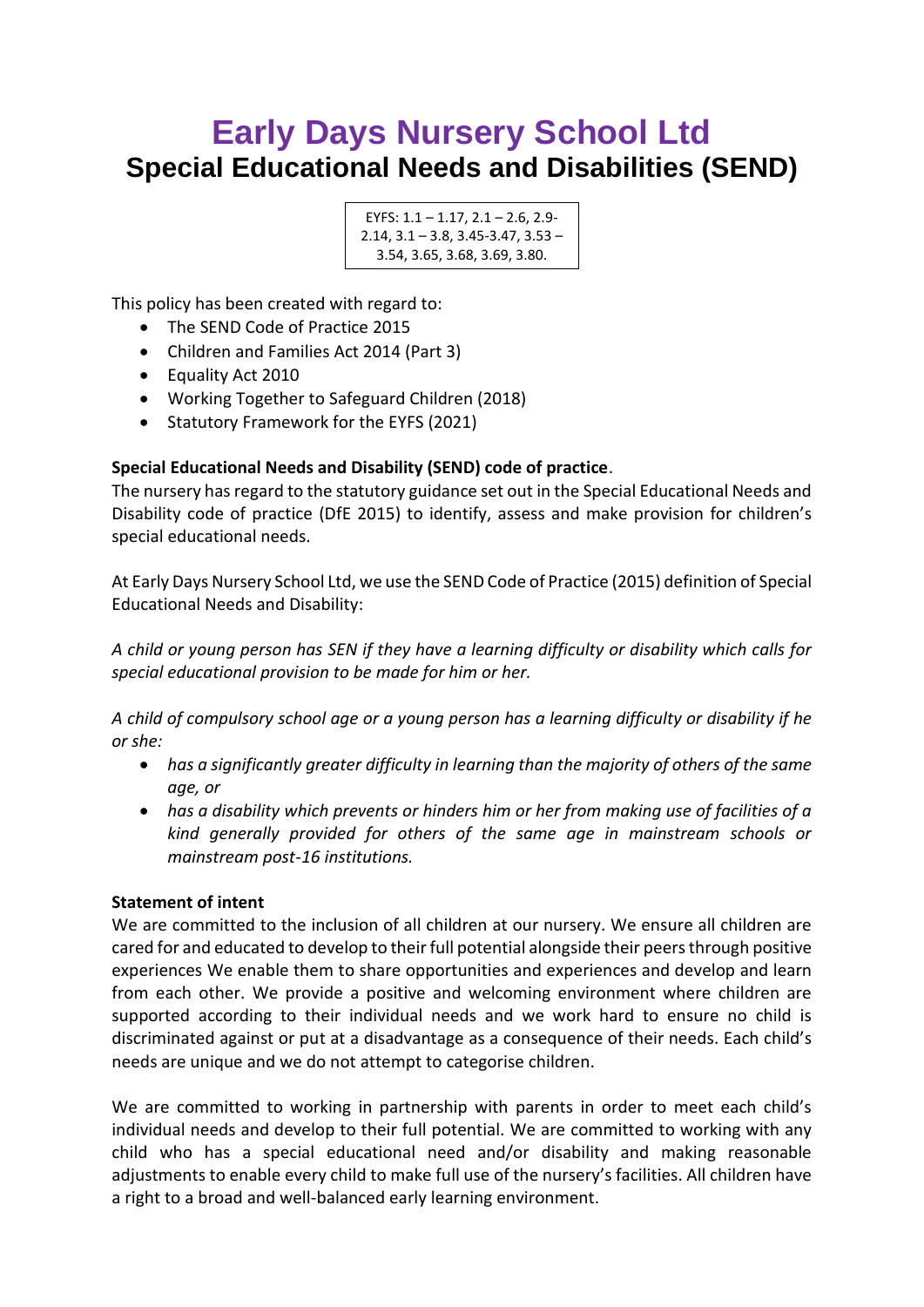We undertake a Progress Check of all children at age two in accordance with the Code of Practice (2015) and statutory framework for EYFS.

We will also undertake an assessment at the end of the Early Years Foundation Stage for any children that remain with us in the final term of the year in which they turn five, as per the statutory framework for EYFS

We will work closely with the child's parents and any relevant professionals if we identify any areas where a child's progress is less than expected to establish if any additional action is required. This may include:

- Liaising with any professional agencies
- Reading any reports that have been prepared
- Attending any review meetings with the local authority/professionals
- Observing each child's development and assessing such observations regularly to monitor progress.

All new children will be given a full settling in period when joining the nursery according to their individual needs.

We will:

- Recognise each child's individual needs and ensure all staff are aware of, and have regard for, the Special Educational Needs Code of Practice (2015)
- Ensure that all children are treated as individuals/equals and are supported to take part in every aspect of the nursery day according to their individual needs and abilities
- Include all children and their families in our provision
- Identify the specific needs of children with special educational needs and/or disabilities and meet those needs through a range of strategies
- Ensure that children who learn at an accelerated pace e.g. 'most able' are also supported
- Encourage children to value and respect others
- Provide well informed and suitably trained practitioners to help support parents and children with special educational difficulties and/or disabilities
- Develop and maintain a core team of staff who are experienced in the care of children with additional needs and identify a Special Educational Needs and Disabilities Coordinator (SENCO) who is experienced in the care and assessment of children with additional needs. Staff will be provided with specific training relating to SEND and the SEND Code of Practice
- Monitor and review our practice and provision and, if necessary, make adjustments, and seek specialist equipment and services where required
- Challenge inappropriate attitudes and practices
- Promote positive images and role models during play experiences of those with additional needs wherever possible
- Celebrate diversity in all aspects of play and learning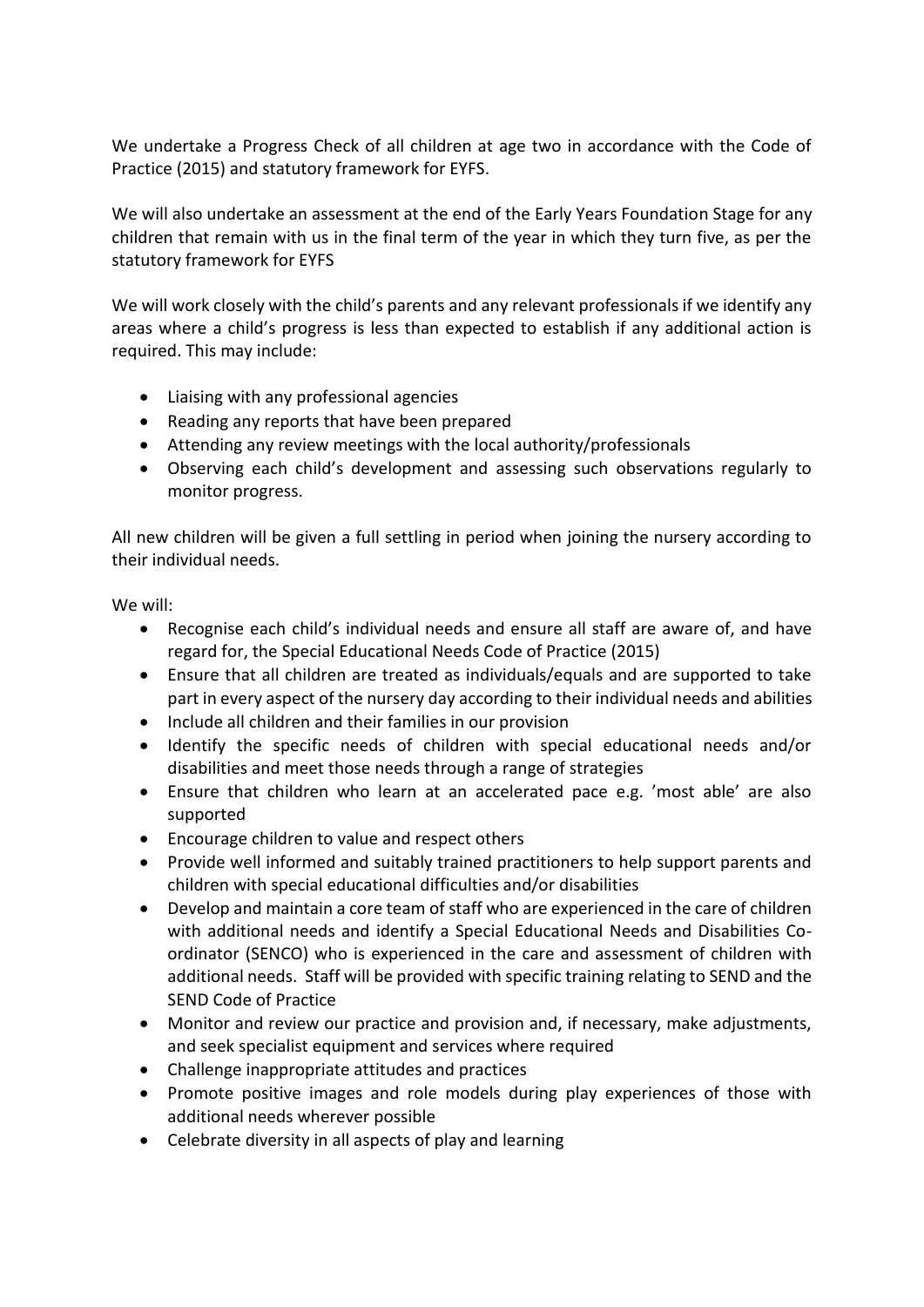- Work in partnership with parents and other agencies in order to meet individual children's needs, including the education, health and care authorities, and seek advice, support and training where required
- Share any statutory and other assessments made by the nursery with parents and support parents in seeking any help they or the child may need

Our nursery Special Education Needs and Disabilities Co-ordinators (SENCO) are Gina Chamberlain, Amanda Taylor and Julie Meakin

The role of the SENCO in our setting includes:

- ensuring all practitioners in the setting understand their responsibilities to children with SEND and the setting's approach to identifying and meeting SEND
- advising and supporting colleagues
- ensuring parents are closely involved throughout and that their insights inform action taken by the setting
- liaising with professionals or agencies beyond the setting
- taking the lead in implementing the graduated approach and supporting colleagues through each stage of the process.

We will:

- Designate a named member of staff to be the SENCO and share their name/role with all staff and parents
- Have high aspirations for all children and support them to achieve their full potential
- Develop respectful partnerships with parents and families
- Ensure parents are involved at all stages of the assessment, planning, provision and review of their child's care and education and include the thoughts and feelings voiced by the child, where possible/appropriate
- Signpost parents and families to our Local Offer in order to access local support and services
- Undertake formal Progress Checks and Assessments of all children in accordance with the SEND Code of Practice January (2015) / statutory framework for the EYFS (2021)
- Provide a statement showing how we provide for children with special educational needs and/or disabilities and share this with staff, parents and other professionals
- Ensure that the provision for children with SEN and/or disabilities is the responsibility of all members of staff in the nursery through training and professional discussions
- Set out in our inclusive admissions practice on how we meet equality of access and opportunity
- Make reasonable adjustments to our physical environment to ensure it is, as far as possible suitable for children and adults with disabilities using the facilities
- Provide a broad, balanced, aspirational early learning environment for all children with SEN and/or disabilities and differentiated activities to meet all individual needs and abilities
- Liaise with other professionals involved with children with special educational needs and/or disabilities and their families, including transition arrangements to other settings and schools. (See our transitions policy).
- Use the graduated response system to assess, plan, do and review to ensure early identification of any SEND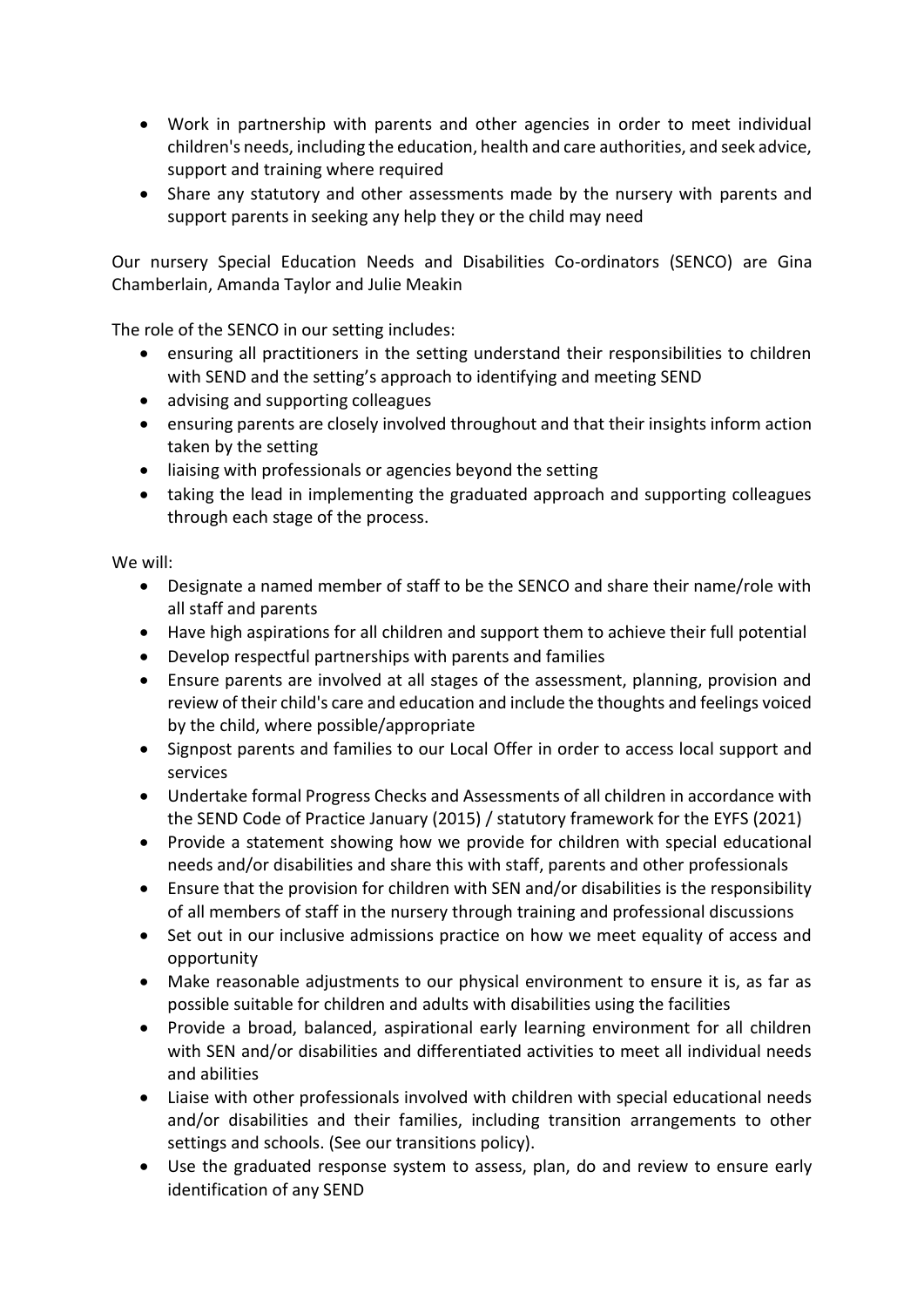- Ensure that children with special educational needs and/or disabilities and their parents are consulted at all stages of the graduated response, taking into account their levels of ability
- Review children's progress and support plans **every half term** and work with parents to agree on further support plans
- Provide privacy of children with special educational needs and/or disabilities when intimate care is being provided
- Raise awareness of any specialism the setting has to offer, e.g. Makaton trained staff
- Ensure the effectiveness of our SEN/disability provision by collecting information from a range of sources e.g. additional support reviews, Education, Health and Care (EHC) plans, staff and management meetings, parental and external agencies' views, inspections and complaints. This information is collated, evaluated and reviewed annually
- Provide a complaints procedure and make available to all parents in a format that meets their needs e.g. Braille, audio, large print, additional languages
- Monitor and review our policy and procedures annually.

## **Effective assessment of the need for early help**

We are aware of the process for early help and follow the following procedure:

Local agencies should work together to put processes in place for the effective assessment of the needs of individual children who may benefit from early help services. Children and families may need support from a wide range of local agencies. Where a child and family would benefit from coordinated support from more than one agency (e.g. education, health, housing, police) there should be an inter-agency assessment. These early help assessments should identify what help the child and family require to prevent needs escalating to a point where intervention would be needed via a statutory assessment under the Children Act 1989.

The early help assessment should be undertaken by a lead professional who should provide support to the child and family, act as an advocate on their behalf and coordinate the delivery of support services. The lead professional role could be undertaken by a General Practitioner (GP), family support worker, teacher, health visitor and/or special educational needs coordinator. Decisions about who should be the lead professional should be taken on a case by case basis and should be informed by the child and their family.

For an early help assessment to be effective:

- The assessment should be undertaken with the agreement of the child and their parents or carers. It should involve the child and family as well as all the professionals who are working with them;
- A teacher, GP, health visitor, early years' worker or other professional should be able to discuss concerns they may have about a child and family with a social worker in the local authority. Local authority children's social care should set out the process for how this will happen; and
- If parents and/or the child do not consent to an early help assessment, then the lead professional should make a judgement as to whether, without help, the needs of the child will escalate. If so, a referral into local authority children's social care may be necessary.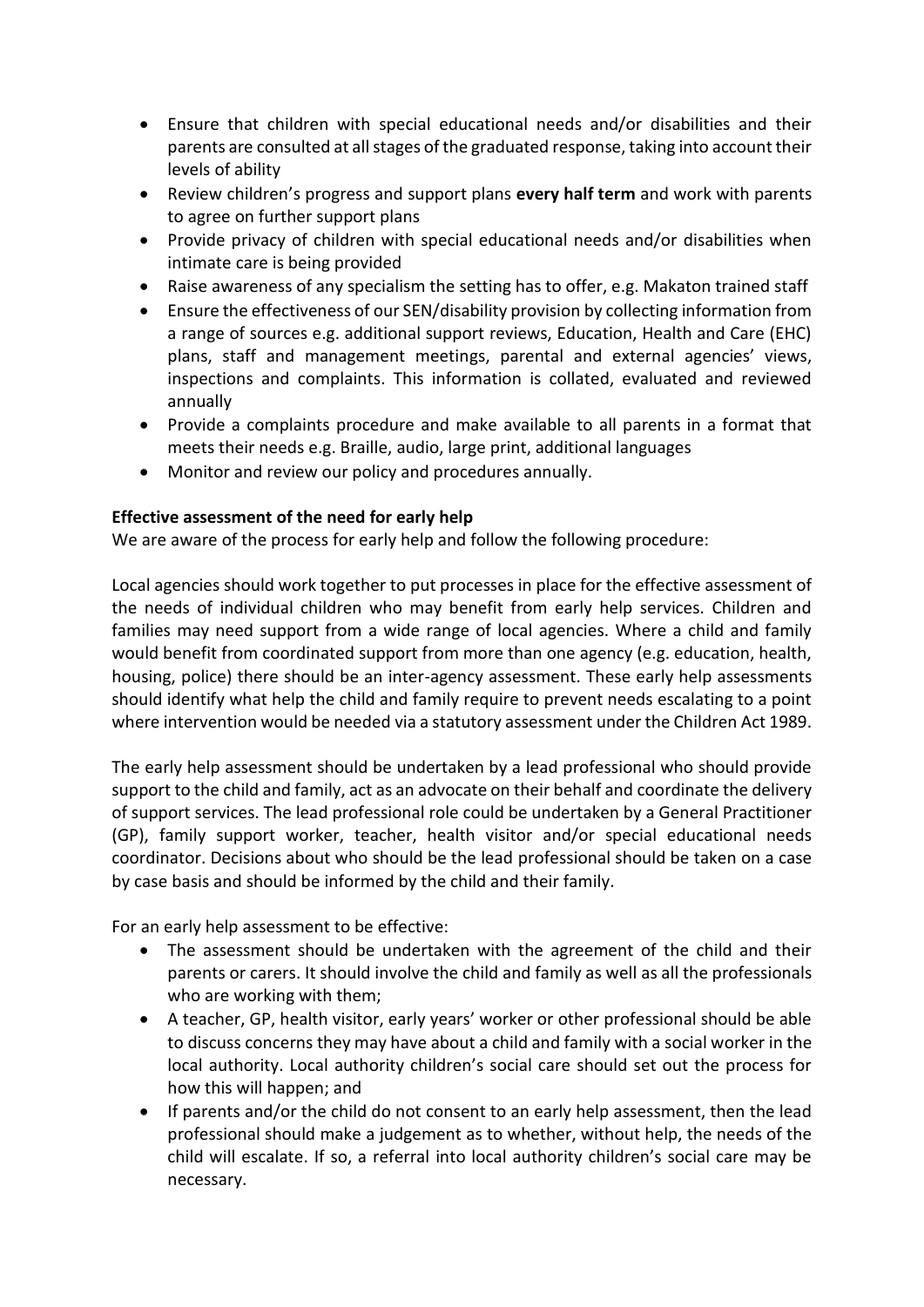If at any time it is considered that the child may be a child in need as defined in the Children Act 1989, or that the child has suffered significant harm, or is likely to do so, a referral should be made immediately to local authority children's social care. This referral can be made by any professional (*Working together to safeguard children 2018).*

### **Graduated Approach**

We follow the SEND Code of Practice (2015) recommendation that, in addition to the formal checks above, we adopt a graduated approach to assessment and planning, led and coordinated by a SENCO. Good practice of working together with parents, and the observation and monitoring of children's individual progress, will help identify any child with special educational needs or disability. This graduated approach will be led and coordinated by our SENCO and appropriate records will be kept according to the Code of Practice.

#### **Assess**

In identifying a child as needing SEND support, the key person, working with the SENCO and the child's parents, will carry out an analysis of the child's needs. This initial assessment will be reviewed regularly to ensure that support is matched to need. Where there is little or no improvement in the child's progress, more specialist assessment may be called for from specialist teachers or from health, social services or other agencies beyond the setting. Where professionals are not already working with the setting, the SENCO will contact them, with the parents' agreement.

## **Plan**

Where it is decided to provide SEND support, and having formally notified the parents, the key person and the SENCO, in consultation with the parents, will agree the outcomes they are seeking, the interventions and support to be put in place, the expected impact on progress, development or behaviour, and a clear date for review. Plans will take into account the views of the child.

The support and intervention provided will be selected to meet the outcomes identified for the child, based on reliable evidence of effectiveness, and provided by practitioners with relevant skills and knowledge. Any related staff development needs are identified and addressed. Parents will be involved in planning support and, where appropriate, in reinforcing the provision or contributing to progress at home.

## **Do**

The child's key person will be responsible for working with the child on a daily basis. With support from the SENCO, they will oversee the implementation of the intervention agreed as part of SEN support. The SENCO will support the key person in assessing the child's response to the action taken, in problem solving and advising on the effective implementation of support.

#### **Review**

The effectiveness of the support and its impact on the child's progress will be reviewed in line with the agreed date. The impact and quality of the support will be evaluated by the key person and the SENCO in full consultation with the child's parents and taking into account the child's views. Information will be shared with parents about the impact of the support provided.